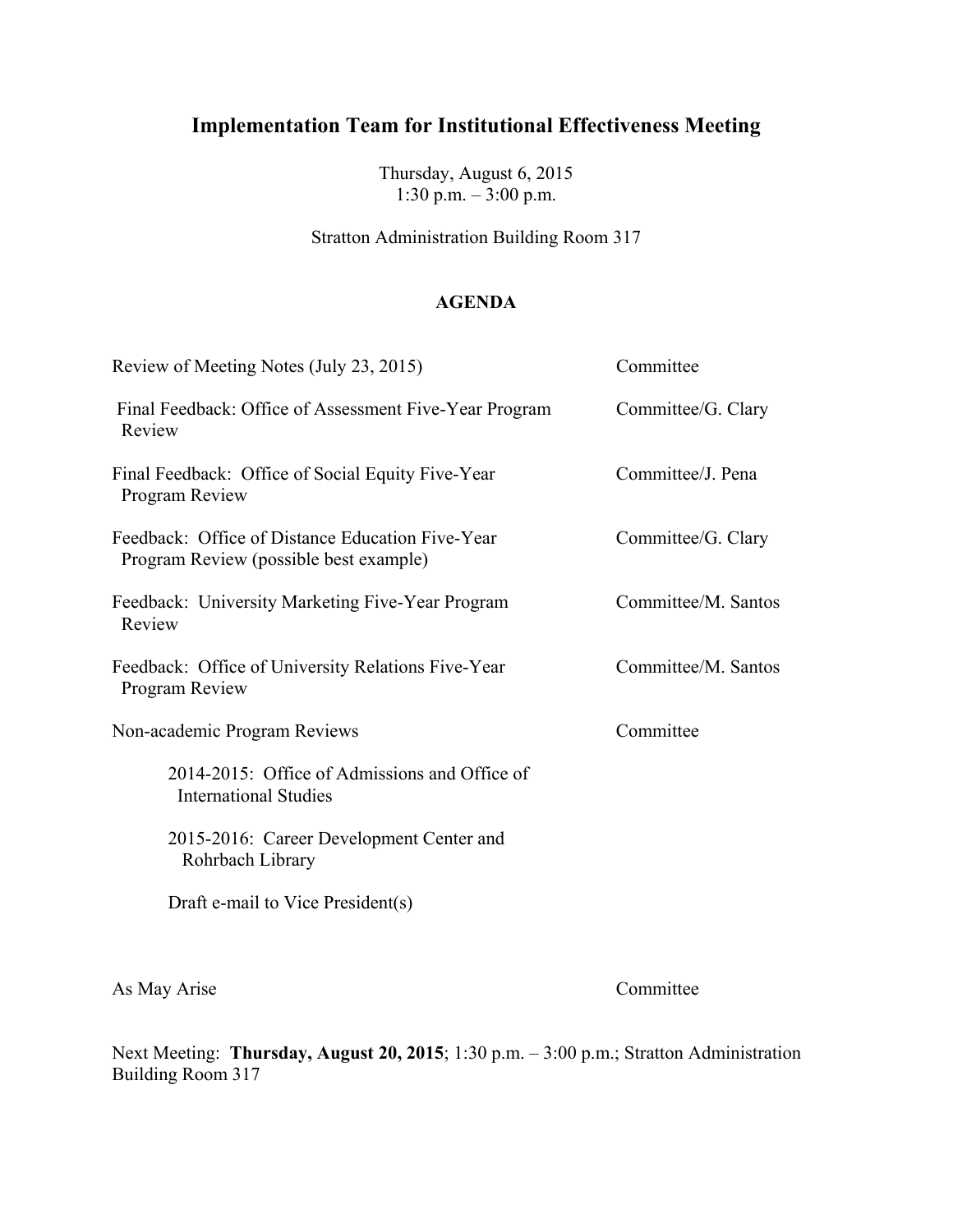Thursday, September 3, 2015 1:30 p.m. – 3:00 p.m.

### Stratton Administration Building Room 317

#### **AGENDA**

|                         | Review of Meeting Notes (August 20, 2015)                                                                                                                                                                                                                                                                                                                                                    | Committee           |
|-------------------------|----------------------------------------------------------------------------------------------------------------------------------------------------------------------------------------------------------------------------------------------------------------------------------------------------------------------------------------------------------------------------------------------|---------------------|
| Program Review          | Feedback: Office of Social Equity Five-Year                                                                                                                                                                                                                                                                                                                                                  | Committee/J. Pena   |
| Review                  | Feedback: University Marketing Five-Year Program                                                                                                                                                                                                                                                                                                                                             | Committee/M. Santos |
| Program Review          | Feedback: Office of University Relations Five-Year                                                                                                                                                                                                                                                                                                                                           | Committee/M. Santos |
|                         | Draft Feedback E-mails (Office of Assessment, Office of<br>Distance Education, Office of Social Equity, University<br>Marketing, Office of University Relations)                                                                                                                                                                                                                             | Committee           |
| (9/3/15)                | Non-academic Program Reviews (Year $1 -$ Year 5)                                                                                                                                                                                                                                                                                                                                             | Committee           |
|                         | Draft E-mails to Vice Presidents (Year 2: 2015-2016)                                                                                                                                                                                                                                                                                                                                         | Committee           |
| Self-Study:             | Academic Enrichment/CASA (A. Zayaitz)<br>Admissions (A. Zayaitz)<br>Career Development (A. Zayaitz)<br>Community Outreach (A. Zayaitz)<br>Disability Services (J. Pena)<br>Facilities (J. Silberman)<br>Human Resources (J. Silberman)<br>Institutional Research (K. Hawkinson)<br>KU Presents (J. Green)<br>Office of Student Accounts (J. Silberman)<br>Recreation Services (J. Silberman) |                     |
| <b>External Review:</b> | Assessment (A. Zayaitz/G. Clary)<br>Distance Education (A. Zayaitz/G. Clary)<br>International Office (A. Zayaitz/N. Wunderly)<br>Marketing (J. Green/M. Santos)<br>University Relations (J. Green/M.Santos)                                                                                                                                                                                  |                     |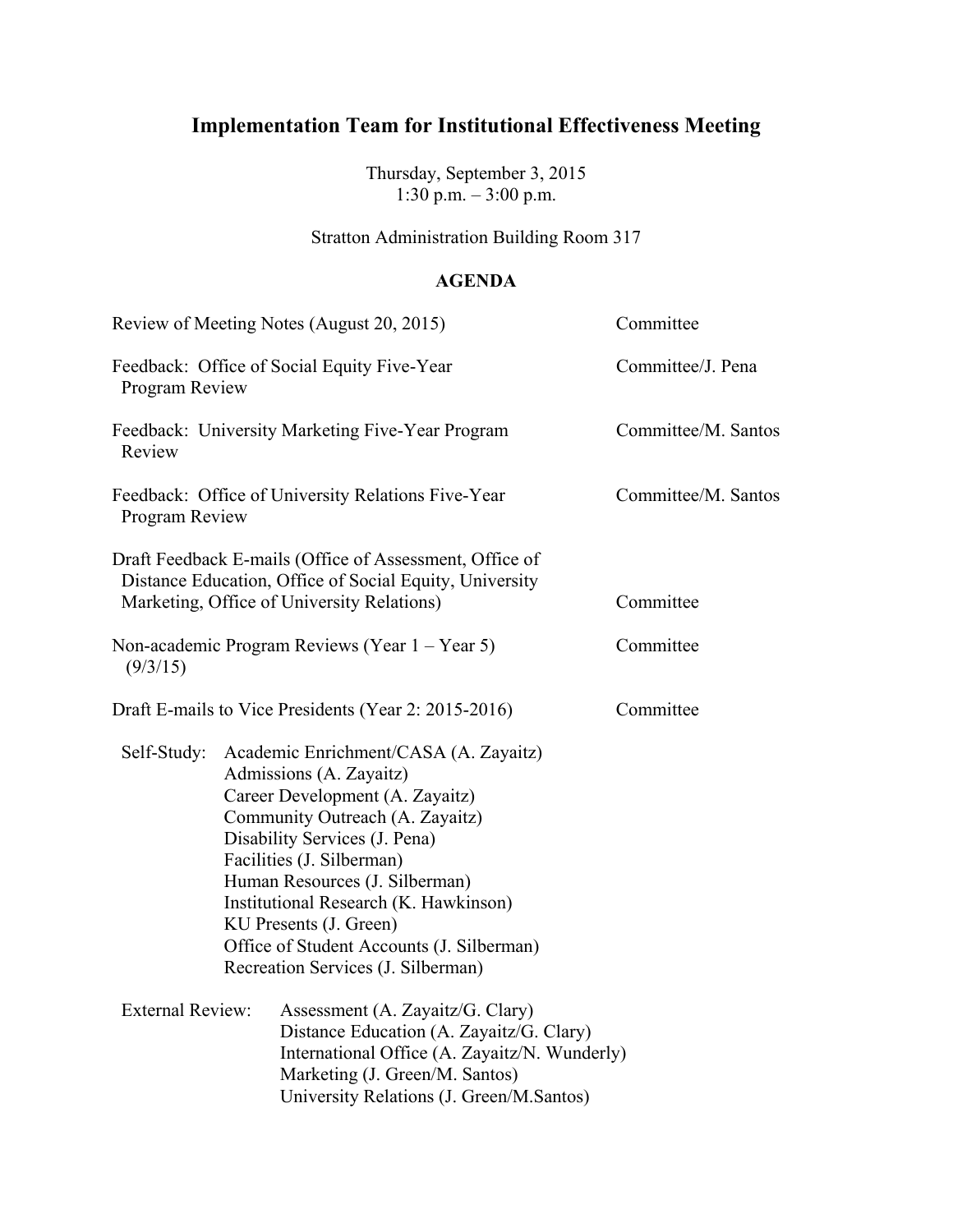#### Revisions to "Academic- and Student-Support Program Review Summary Form" Committee

As May Arise Committee

Next Meeting: Thursday, September 17, 2015 (canceled – Council of Trustees meeting); **Thursday, October 1, 2015**, 1:30 p.m. – 3:00 p.m.; Stratton Administration Building Room 317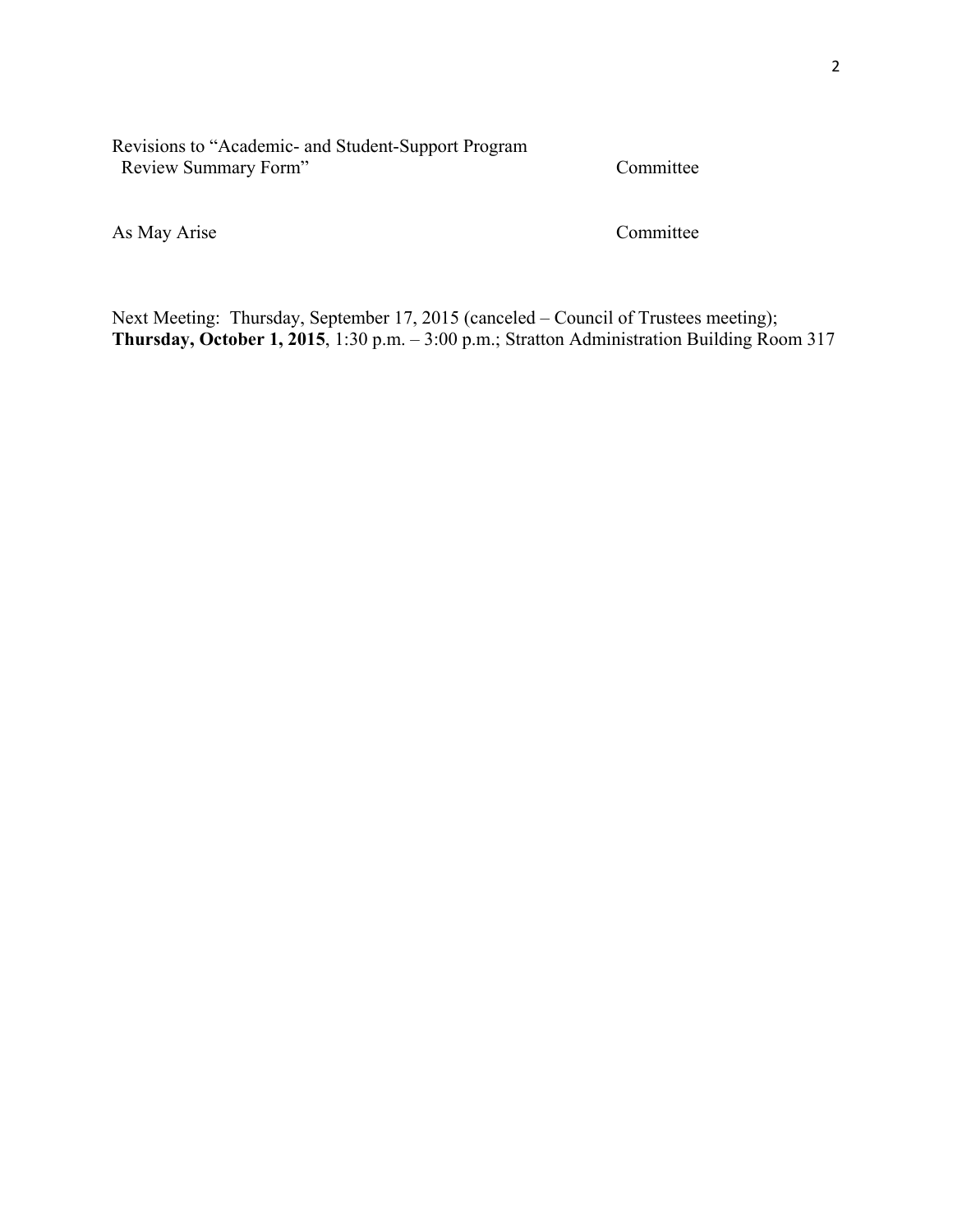Thursday, October 1, 2015 1:30 p.m. – 3:00 p.m. Stratton Administration Building Room 317

### **AGENDA**

| Review of Meeting Notes (September 3, 2015)                                                                                                                                                                                                                                                                                                                 | Committee                          |
|-------------------------------------------------------------------------------------------------------------------------------------------------------------------------------------------------------------------------------------------------------------------------------------------------------------------------------------------------------------|------------------------------------|
| Feedback: Office of Assessment Five-Year Program<br>Review (received)                                                                                                                                                                                                                                                                                       | J. Silberman/N. Snow/C.<br>Wells   |
| Feedback: Office of Distance Education Five-Year<br>Program Review (received)                                                                                                                                                                                                                                                                               | J. Pena/M. Santos/N. Snow          |
| Feedback: Office of Social Equity Five-Year<br>Program Review (received)                                                                                                                                                                                                                                                                                    | G. Clary/M. Santos/J.<br>Silberman |
| Feedback: University Marketing Five-Year Program<br>Review (received)                                                                                                                                                                                                                                                                                       | J. Pena/C. Wells/B. Meares         |
| Feedback: Office of University Relations Five-Year<br>Program Review                                                                                                                                                                                                                                                                                        | G. Clary/B. Meares                 |
| Non-academic Program Reviews (Year 1 - Year 5)                                                                                                                                                                                                                                                                                                              | Committee                          |
| Academic- and Student-Support Program<br><b>Review Summary Form</b>                                                                                                                                                                                                                                                                                         | Committee                          |
| Academic Enrichment/CASA (A. Zayaitz)<br>Admissions (A. Zayaitz)<br>Career Development (A. Zayaitz)<br>Community Outreach (A. Zayaitz)<br>Facilities (J. Silberman)<br>Human Resources (J. Silberman)<br>Institutional Research (K. Hawkinson)<br>KU Presents (J. Green)<br>Office of Student Accounts (J. Silberman)<br>Recreation Services (J. Silberman) |                                    |
|                                                                                                                                                                                                                                                                                                                                                             |                                    |

(Note: Should e-mail be sent from Team with guidelines?)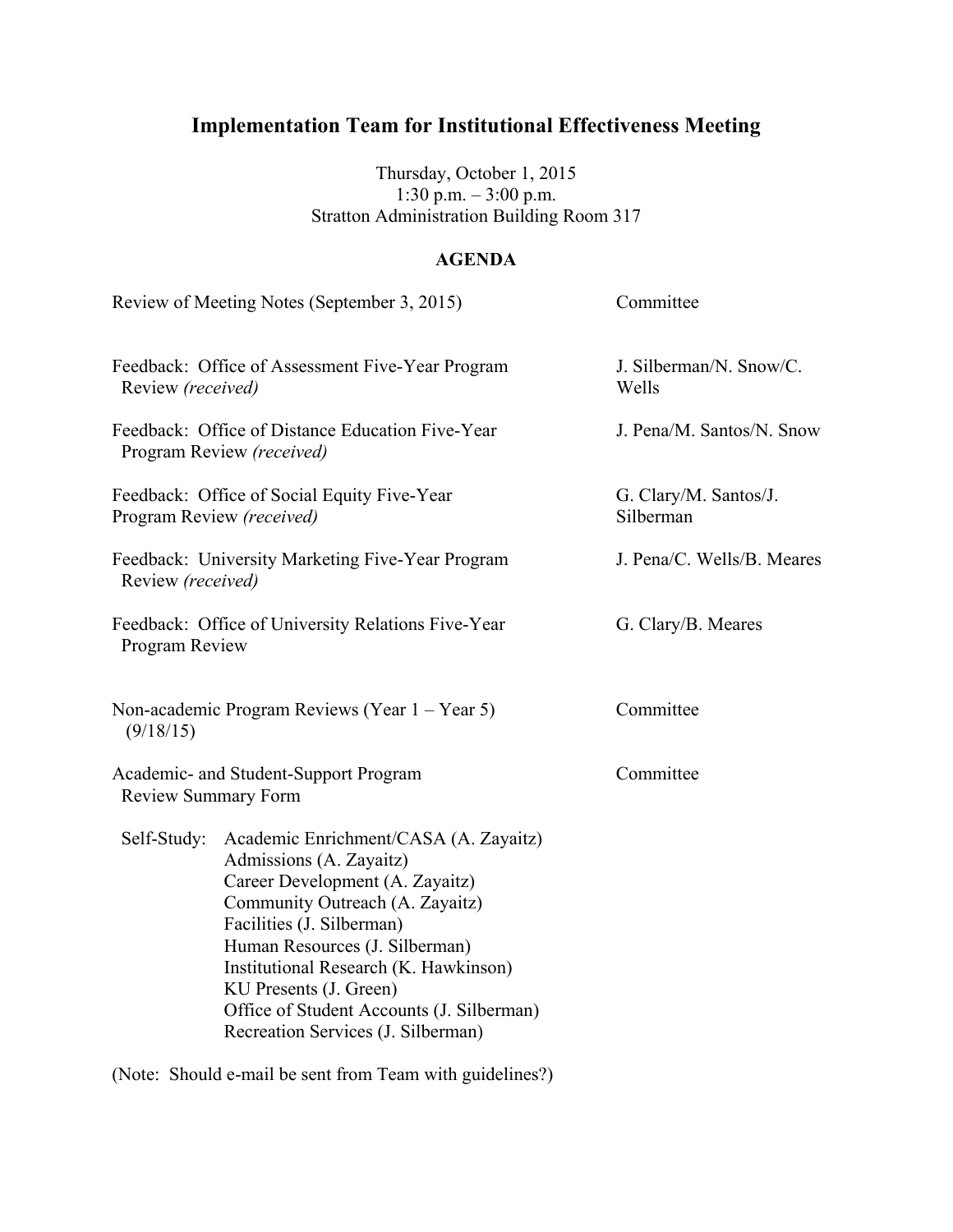| External Review: | Assessment (A. Zayaitz/G. Clary)              |
|------------------|-----------------------------------------------|
|                  | Distance Education (A. Zayaitz/G. Clary)      |
|                  | International Office (A. Zayaitz/N. Wunderly) |
|                  | Marketing (J. Green/M. Santos)                |
|                  | University Relations (J. Green/M. Santos)     |

(Note: Should e-mail be sent from Team with guidelines?)

Meeting with President Hawkinson C. Wells (9/23/15)

- $\overline{\phantom{a}}$  President proposed process for external reviews (department/unit submits 3 recommendations with vitae to Vice President; maximum \$2,000 per review to include  $$800$  stipend + up to  $$1,200$  in expenses; 1½ days allotted for campus visit; compensation paid after report submitted) – compare to honorarium  $+$ expenses for academic program review.
- $\overline{\phantom{a}}$  President proposed change to structure of decennial self-study (led by administrator; eliminate 2 faculty co-chairs; hire either internal or external writer; complete self-study well in advance of deadline)
- **↓** Discussed changes in MSCHE accreditation processes and accreditation cycle\*

As May Arise Committee

Next Meeting: **Thursday, October 15, 2015**, 1:30 p.m. – 3:00 p.m.; Stratton Administration Building Room 317

\*Self-Study and Evaluation Team Visit that will include a separate document review to confirm that institution meets Standards, freeing Self-Study Report to focus more directly on institutional initiatives and improvements. *(Current Self-Study Report must address compliance with Standards as well as institutional improvement, making report lengthy, complicated, and often of limited use for institutional improvement.)*

Annual Institutional Update submitted electronically by institution, about which institution will receive feedback. *(Institution does not receive feedback on current Annual Institutional Profile.)*

Off-site Mid-Point Peer Review of accumulated information from Annual Updates between Self-Studies. *(Institution will not produce separate report, such as current Periodic Review Report, for this review.)*

Eight-year cycle for Self-Study Evaluations. *(Currently, Self-Study Evaluation every ten years and Periodic Review Report at five-year point between Evaluations.)*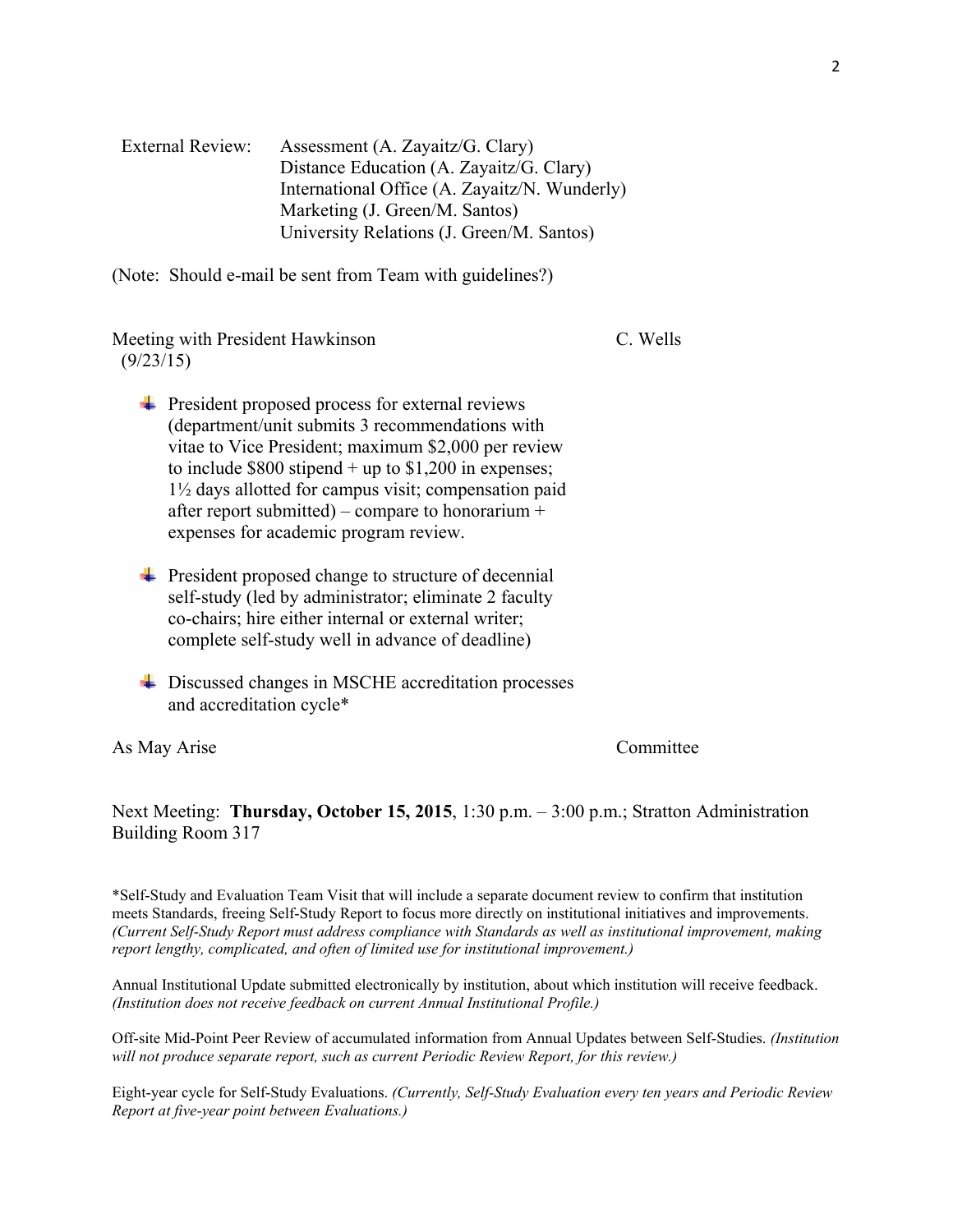Thursday, November 19, 2015  $2:00$  p.m.  $-3:00$  p.m.

Present: Gil Clary, Brian Meares, Jesus Peña, Matt Santos, Gerald Silberman, Carole Wells

Absent: Natalie Snow

#### **Handouts**

- Draft Middle States Decennial Self-Study 2017-2018 committee structure
- Documentation Roadmap
- Chapter 3: Preparing the Self-Study Design
- Part I: Assessment Expectations Within All Standards
- Part II: Assessment Expectations Across the Institution
- Figure 1: Overview of the Self-Study and Peer Review Process
- Figure 5: Potential Pitfalls in the Self-Study Process
- Table 3: Sample Alignment of Requirements of Affiliation with Standards for Accreditation
- Table 4: Sample Self-Study Timeline (Sample A)
- Table 5: Sample Self-Study Timeline (Sample B)

#### **The Implementation Team will become the Middle States Steering Committee with the addition of a few members:**

- The President will be ex-officio.
- The Provost (currently A. Zayaitz).
- An editor will be used to pull the whole document together.
	- o The editor will get 3 LHE of release time, maybe more.
	- o M. Gabriel or P. Kelleher might be good for this role.
- Three faculty members will also join the Committee.
	- o The following faculty were identified to ask: P. Ache, K. Prock, and G. Shelley (or V. Meloney).

#### **Review of handouts with discussion of working group membership and Self-Study design**

### **As May Arise**

- External Review a summary of depth and scope
	- o Should it review best practices or mission/goals being met?

The next meeting is scheduled for 10:00 a.m. on Thursday, December 17, 2015, in Stratton Administration Building Room 317.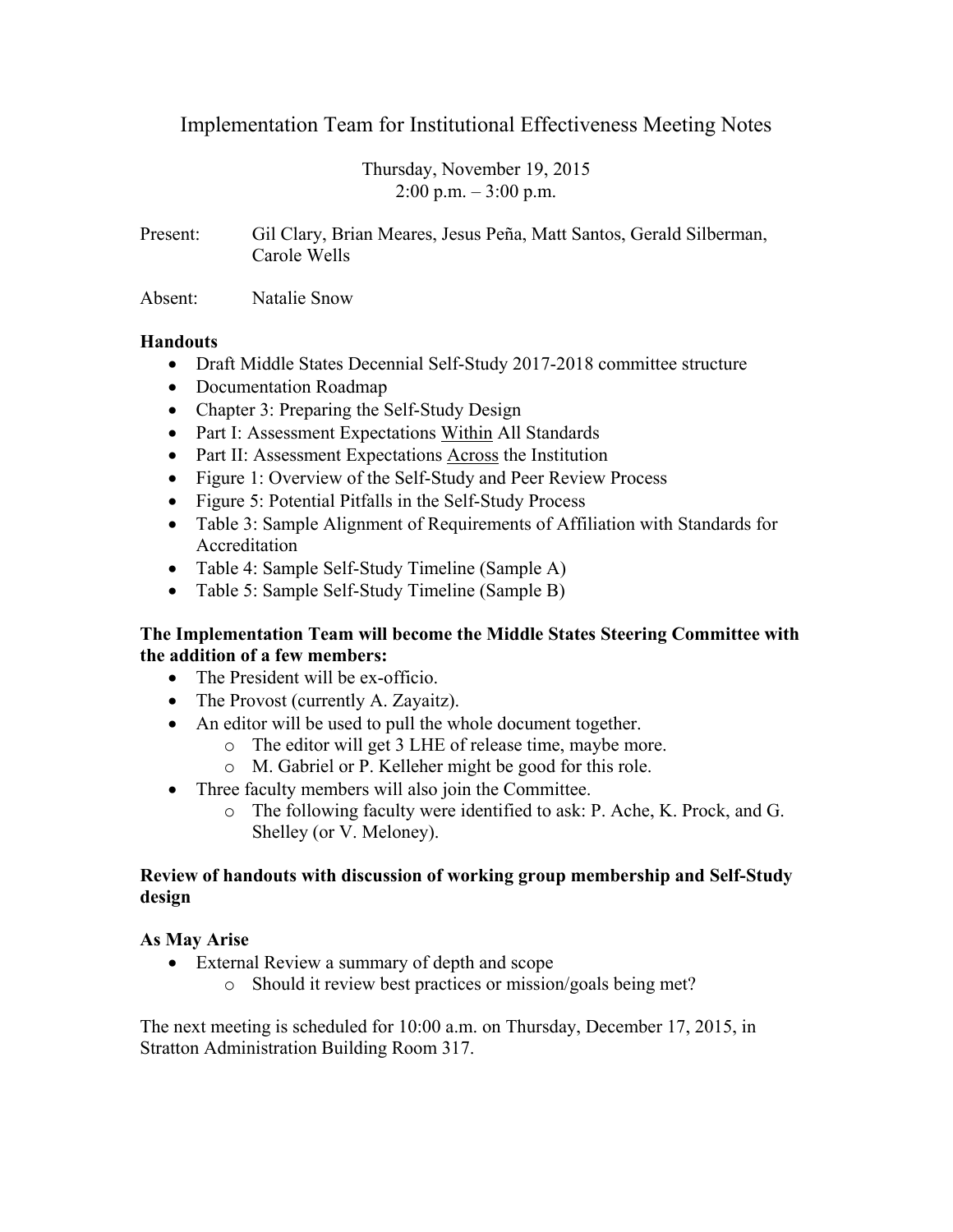Thursday, December 17, 2015 10:00 a.m. – 11:00 a.m. Stratton Administration Building Room 317

### **AGENDA**

| Review of Meeting Notes (November 19, 2015)                                                                                                                                                                                                                                                                                                                                                                                                              | Committee |
|----------------------------------------------------------------------------------------------------------------------------------------------------------------------------------------------------------------------------------------------------------------------------------------------------------------------------------------------------------------------------------------------------------------------------------------------------------|-----------|
| E-mails sent on $12/16/15$ – External Reviews:<br>Assessment (G. Clary/A. Zayaitz)<br>Distance Education (D. Scott/G. Clary)<br>Marketing (J. Umberger/J. Green)<br>University Relations (M. Santos/J. Green)                                                                                                                                                                                                                                            | C. Wells  |
| Self-Studies (2015-2016):<br>Academic Enrichment/CASA (A. Kirshman/A. Zayaitz)<br>Admissions (N. Wunderly/A. Zayaitz)<br>Career Development (K. Gardi/A. Zayaitz)<br>Community Outreach (R. Watrous/A. Zayaitz)<br>Human Resources (S. Picus/J. Silberman)<br>Institutional Research (N. Snow/K. Hawkinson)<br>KU Presents (R. Zaremski/J. Green)<br>Office of Student Accounts (W. Pursell/J. Silberman)<br>Recreation Services (A. Sandt/J. Silberman) | Committee |
| International Admissions – Internal Audit and Risk Assessment                                                                                                                                                                                                                                                                                                                                                                                            | Committee |
| MSCHE Special Edition Newsletter (November 2015)*                                                                                                                                                                                                                                                                                                                                                                                                        | Committee |
| Steering Committee Members and Working Group<br>Co-Chairs                                                                                                                                                                                                                                                                                                                                                                                                | C. Wells  |
| Agenda: Decennial Self-Study Design Meeting<br>(Dr. A. Lex – Tuesday, March 29, 2016)                                                                                                                                                                                                                                                                                                                                                                    | Committee |
| Next Meeting<br>✓ Self-Study Design<br>$\checkmark$ Documentation Roadmap                                                                                                                                                                                                                                                                                                                                                                                | Committee |
| As May Arise                                                                                                                                                                                                                                                                                                                                                                                                                                             | Committee |

Next Meeting: **Thursday, January 7, 2016**, 1:30 p.m. – 3:00 p.m.; Stratton Administration Building Room 317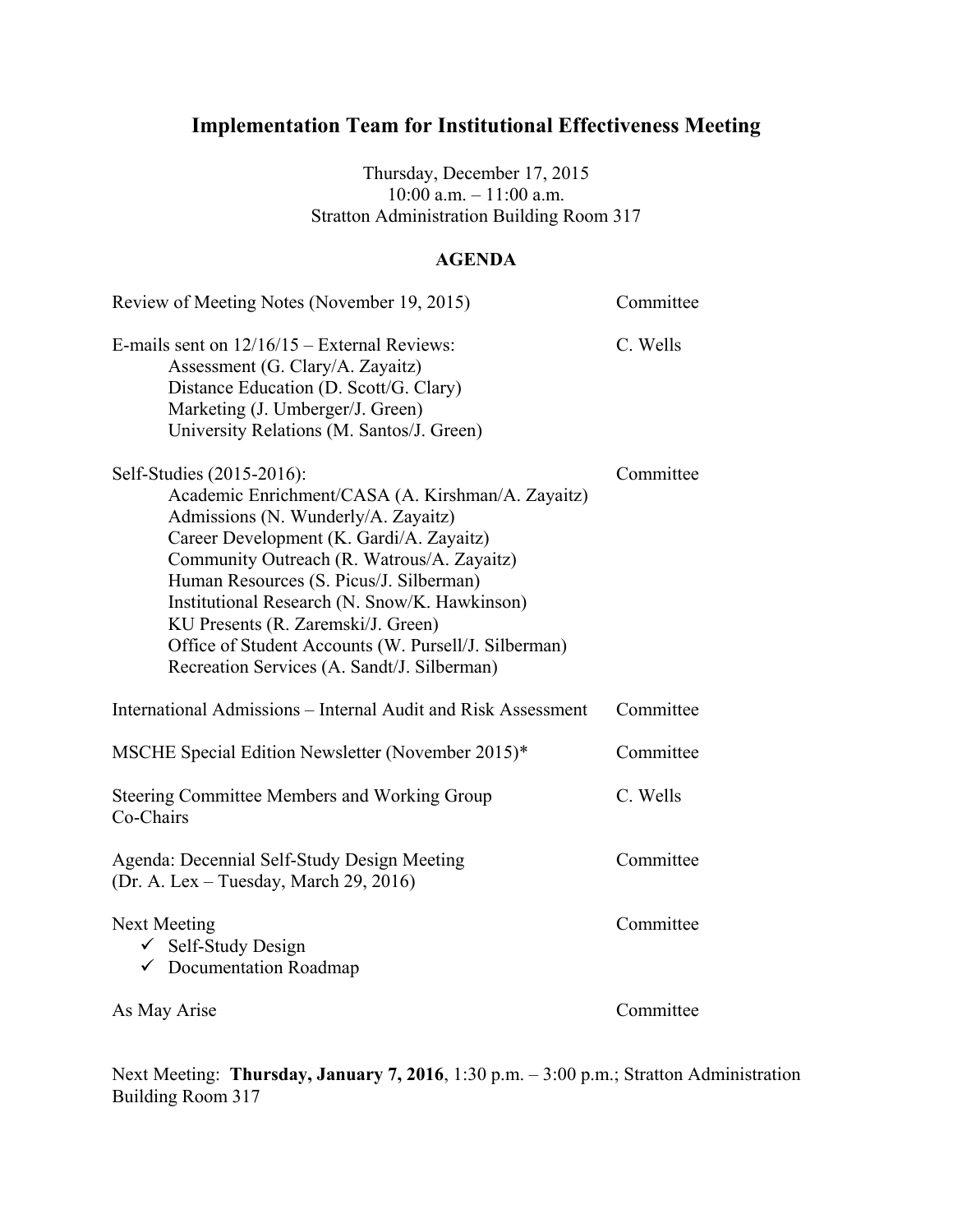\*Self-Study and Evaluation Team Visit that will include a separate document review to confirm that institution meets Standards, freeing Self-Study Report to focus more directly on institutional initiatives and improvements. *(Current Self-Study Report must address compliance with Standards as well as institutional improvement, making report lengthy, complicated, and often of limited use for institutional improvement.)*

Annual Institutional Update submitted electronically by institution, about which institution will receive feedback. *(Institution does not receive feedback on current Annual Institutional Profile.)*

Off-site Mid-Point Peer Review of accumulated information from Annual Updates between Self-Studies. *(Institution will not produce separate report, such as current Periodic Review Report, for this review.)*

Eight-year cycle for Self-Study Evaluations. *(Currently, Self-Study Evaluation every ten years and Periodic Review Report at five-year point between Evaluations.)*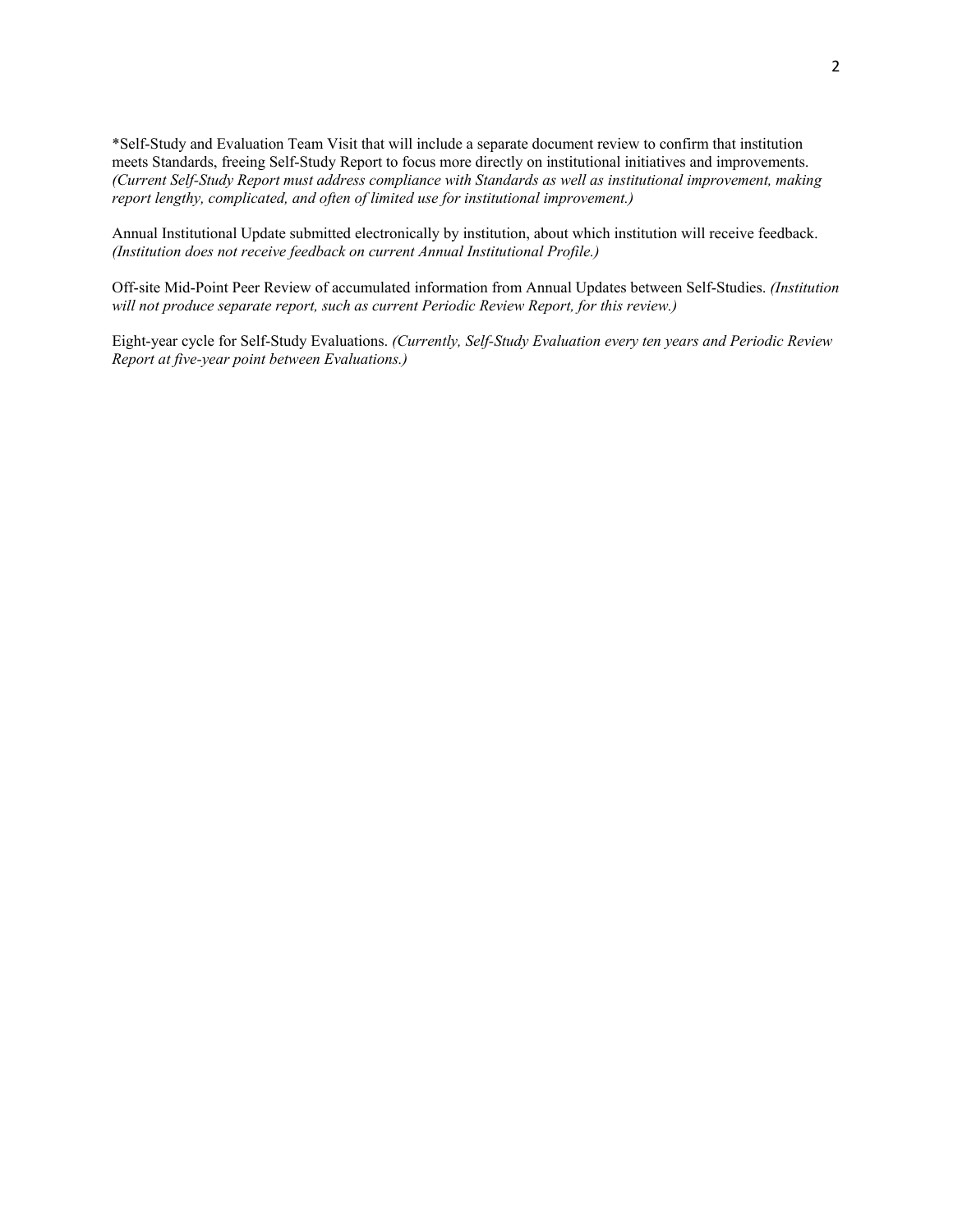# **MIDDLE STATES STEERING COMMITTEE MEETING**

Monday, February 22, 2016 1:30 p.m. – 3:00 p.m. Stratton Administration Building Room 317

| Notes $(2-4-16$ Meeting)                  | Committee |
|-------------------------------------------|-----------|
| March 3, 2016 Council of Trustees Meeting | Committee |
| Dr. Andrea Lex Visit $(3-29-16)$          | Committee |
| Self-Study Design                         | Committee |
|                                           |           |

As May Arise Committee

Next Meeting: **Thursday, March 17, 2016 (TENTATIVE)**, 1:30 p.m. – 3:00 p.m.; Stratton Administration Building Room 317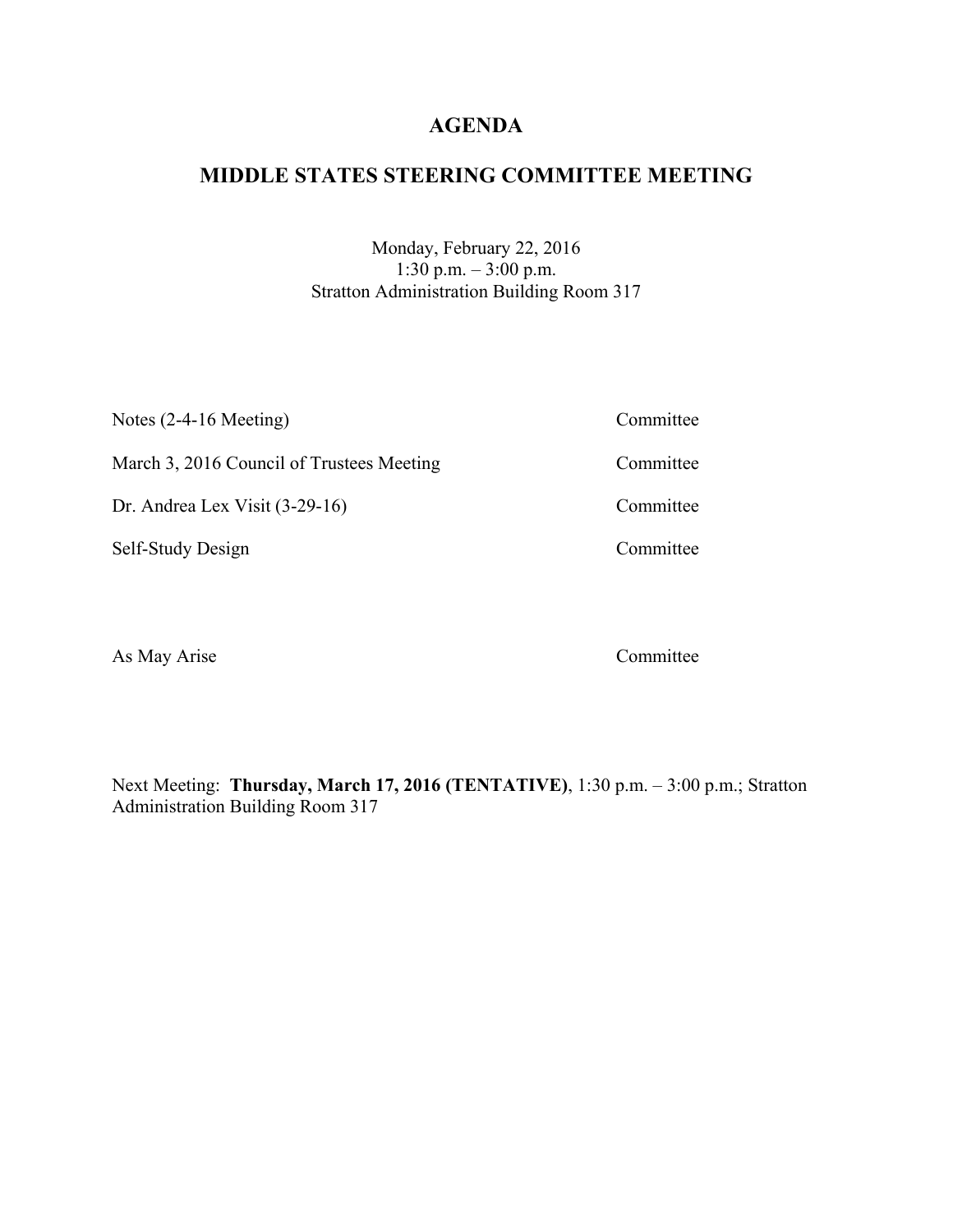### Thursday, January 7, 2016 1:30 p.m. – 3:00 p.m. Stratton Administration Building Room 307A

### **AGENDA**

| Review of Meeting Notes (December 17, 2015)                                                                                                                                                                                                                                                                                                                                                                                                                                                                                                                                                                                                                 | Committee |
|-------------------------------------------------------------------------------------------------------------------------------------------------------------------------------------------------------------------------------------------------------------------------------------------------------------------------------------------------------------------------------------------------------------------------------------------------------------------------------------------------------------------------------------------------------------------------------------------------------------------------------------------------------------|-----------|
| External Reviews – Marketing and University Relations<br>Self-Study – Facilities                                                                                                                                                                                                                                                                                                                                                                                                                                                                                                                                                                            | Committee |
| Middle States Self-Study Steering Committee<br>and Extended Steering Committee Members                                                                                                                                                                                                                                                                                                                                                                                                                                                                                                                                                                      | C. Wells  |
| Middle States Self-Study Organizational Chart (draft)                                                                                                                                                                                                                                                                                                                                                                                                                                                                                                                                                                                                       | C. Wells  |
| Verification of Compliance Working Group and<br><b>Student Complaint Guidelines Task Force (Members)</b>                                                                                                                                                                                                                                                                                                                                                                                                                                                                                                                                                    | Committee |
| Middle States Self-Study Design Draft<br>$\triangleright$ Nine Sections<br>$\triangleright$ Section Three – Working Group Members (update)<br>Section Four – Charge to Working Groups/Guidelines<br>Section Six – Editorial Style and Format<br>$\triangleright$ Section Seven – Timetable for the Self-Study<br>$\triangleright$ Section Nine – Documentation Roadmap                                                                                                                                                                                                                                                                                      | Committee |
| <b>SharePoint Site</b><br>$\triangleright$ Spring 2008 Decennial Self-Study Report<br>$\triangleright$ Evaluation Team Report (March 30 – April 2, 2008)<br>$\triangleright$ June 2013 Periodic Review Report<br>Standards for Accreditation and Requirements of<br>Affiliation $(13th$ edition)<br>$\triangleright$ Verification of Compliance with Accreditation-Relevant<br><b>Federal Regulations</b><br>> Steering Committee and Extended Steering Committee<br>Members<br>$\triangleright$ Self-Study Working Group Members<br>$\triangleright$ Verification of Compliance Working Group Members<br>> Student Complaint Guidelines Task Force Members | Committee |
| $\triangleright$ Self-Study Design (approved)                                                                                                                                                                                                                                                                                                                                                                                                                                                                                                                                                                                                               |           |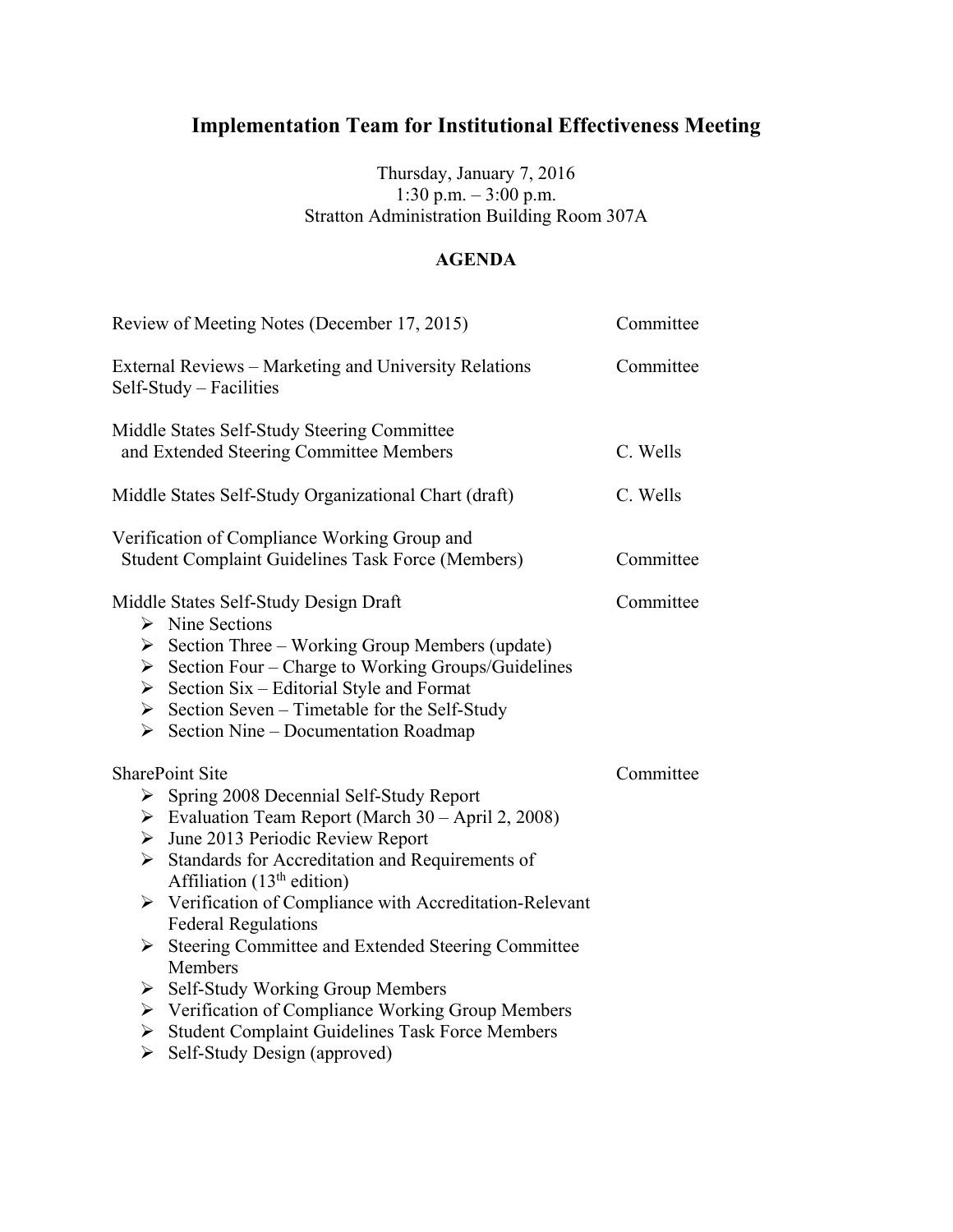Council of Trustees Packet Committee

- Dr. Andrea Lex Decennial Self-Study Design Meeting (March 29, 2016)
- > Standards for Accreditation and Requirements of Affiliation  $(13<sup>th</sup>$  edition)
- Verification of Compliance with Accreditation-Relevant Federal Regulations
- Steering Committee and Extended Steering Committee Members/Organizational Chart
- $\triangleright$  Working Group Members
- $\triangleright$  Timetable
- $\triangleright$  Self-Study Design (outline)

Self-Study Inaugural Meeting Committee

As May Arise Committee

Next Meeting: **Thursday, January 21, 2016**, 1:30 p.m. – 3:00 p.m.; Stratton Administration Building Room 317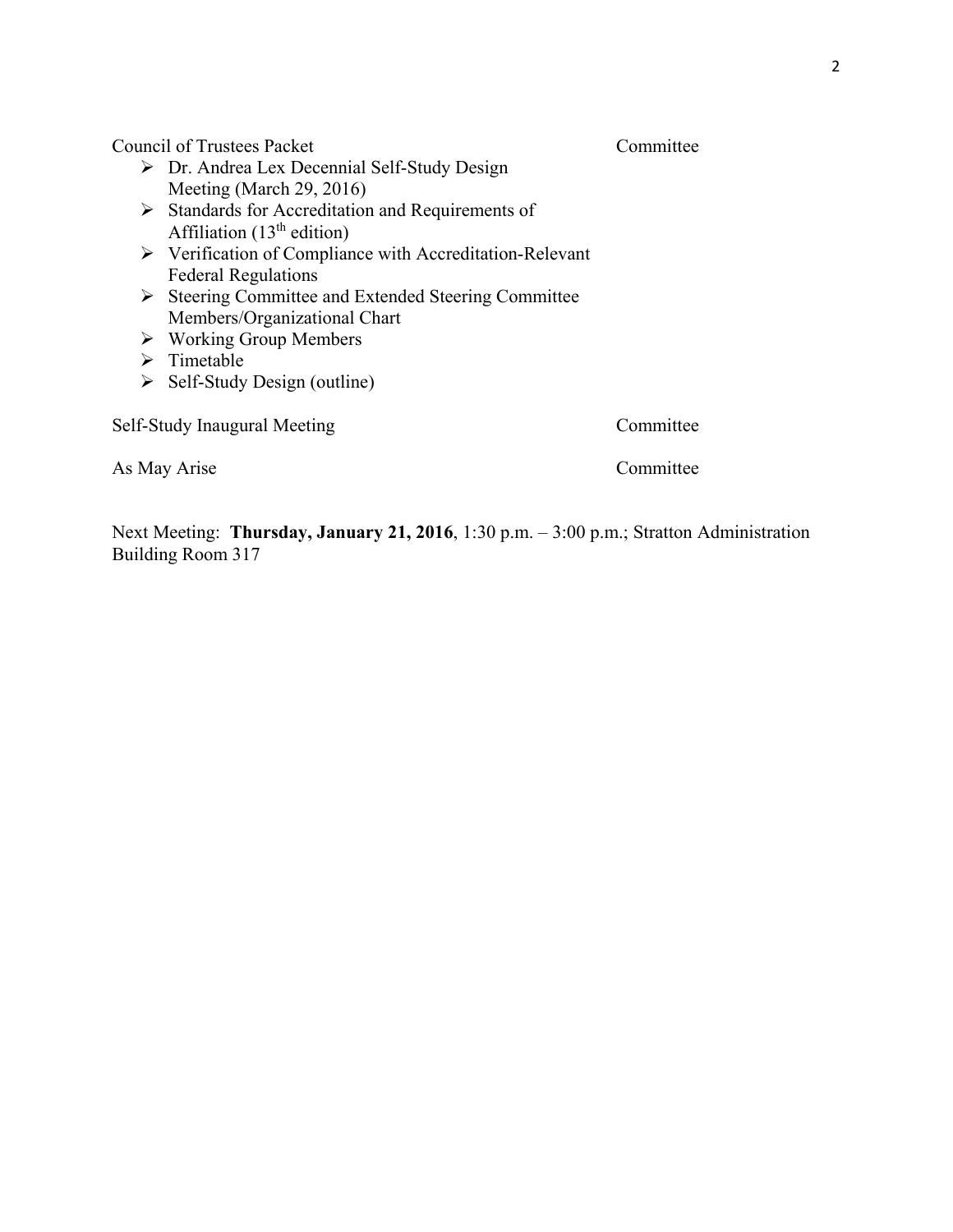# **MIDDLE STATES STEERING COMMITTEE MEETING**

Preparation for Self-Study

### Thursday, January 21, 2016 1:30 p.m. – 3:00 p.m. Stratton Administration Building Room 203

| <b>Welcoming Remarks</b>                                                                                                                                                                                                                                                                                                                                                                                                                                                                                                                                                                                                                         | C. Wells (on behalf of<br>President Hawkinson) |
|--------------------------------------------------------------------------------------------------------------------------------------------------------------------------------------------------------------------------------------------------------------------------------------------------------------------------------------------------------------------------------------------------------------------------------------------------------------------------------------------------------------------------------------------------------------------------------------------------------------------------------------------------|------------------------------------------------|
| Review of Steering Committee Responsibilities                                                                                                                                                                                                                                                                                                                                                                                                                                                                                                                                                                                                    | C. Wells                                       |
| Overview of Self-Study Process and Standards for<br>Accreditation and Requirements for Affiliation                                                                                                                                                                                                                                                                                                                                                                                                                                                                                                                                               | C. Wells                                       |
| <b>Accreditation History</b>                                                                                                                                                                                                                                                                                                                                                                                                                                                                                                                                                                                                                     | C. Wells                                       |
| <b>Working Group Members</b>                                                                                                                                                                                                                                                                                                                                                                                                                                                                                                                                                                                                                     | C. Wells                                       |
| Timetable for Self-Study (updated)                                                                                                                                                                                                                                                                                                                                                                                                                                                                                                                                                                                                               | Committee                                      |
| Self-Study Design and Dr. Andrea Lex Visit                                                                                                                                                                                                                                                                                                                                                                                                                                                                                                                                                                                                       | Committee                                      |
| Documentation Roadmap (update)                                                                                                                                                                                                                                                                                                                                                                                                                                                                                                                                                                                                                   | G. Clary, B. Meares, C.<br>Wells               |
| <b>Student Complaint Guidelines Task Force (update)</b>                                                                                                                                                                                                                                                                                                                                                                                                                                                                                                                                                                                          | G. Clary                                       |
| <b>SharePoint Site</b><br>Spring 2008 Decennial Self-Study Report<br>$\bullet$<br>Evaluation Team Report (March 30 – April 2, 2008)<br>$\bullet$<br><b>First Monitoring Report</b><br>$\bullet$<br><b>Second Monitoring Report</b><br>$\bullet$<br>June 2013 Periodic Review Report<br>$\bullet$<br>Middle States Self-Study Institute documents<br>$\bullet$<br>Standards for Accreditation and Requirements of<br>$\bullet$<br>Affiliation $(13th$ edition)<br>Verification of Compliance with Accreditation-Relevant<br>$\bullet$<br><b>Federal Regulations</b><br>Steering Committee and Extended Steering Committee<br>$\bullet$<br>Members | Committee                                      |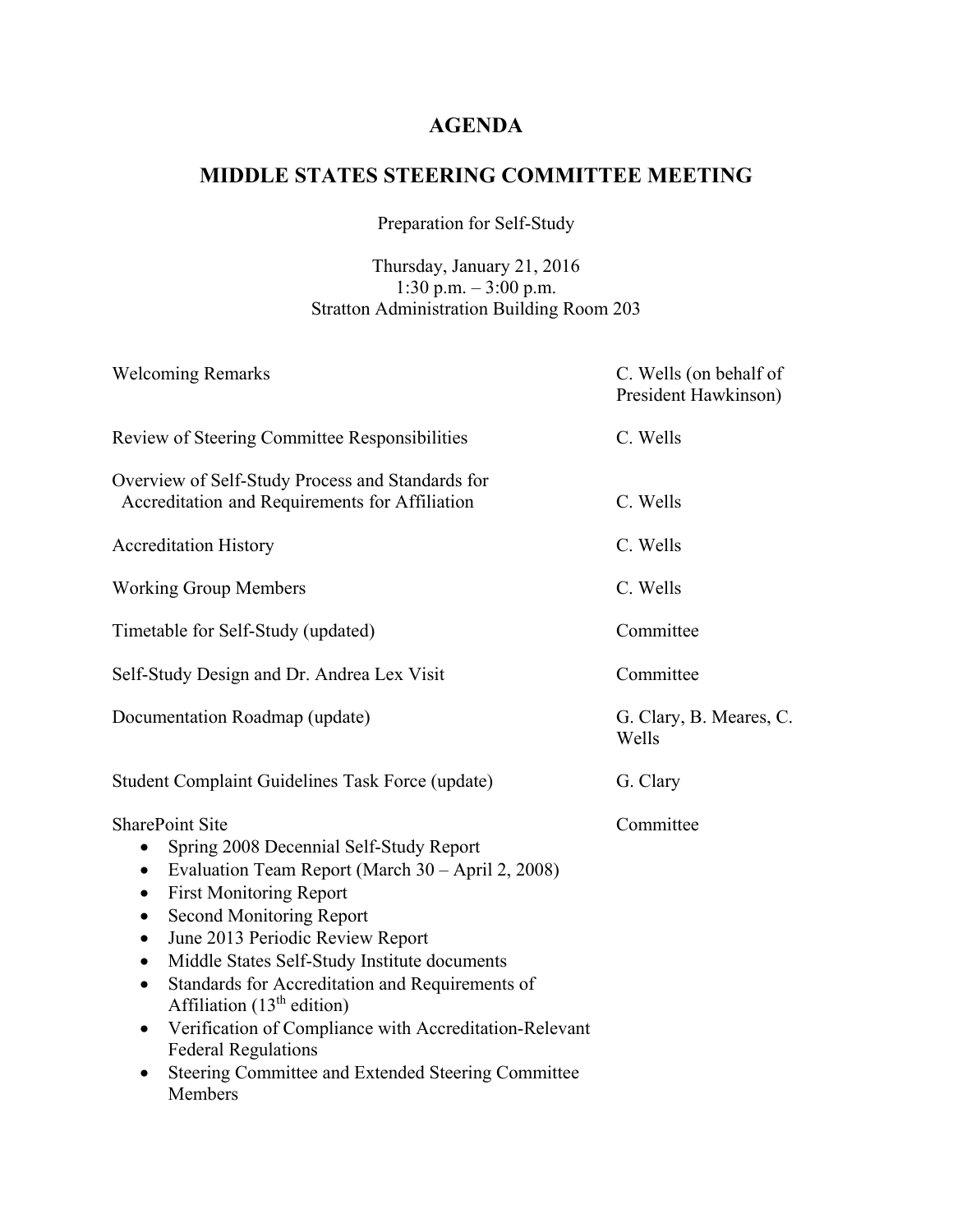- Self-Study Working Group Members
- Verification of Compliance Working Group Members
- Link to Strategic Plan
- Accreditation History
- Affirmative Action Plan 2016
- Self-Study Design (approved)

Meeting Schedule for Spring 2016 Committee

As May Arise Committee

Next Meeting: **Thursday, February 4, 2016**, 1:30 p.m. – 3:00 p.m.; Stratton Administration Building Room 317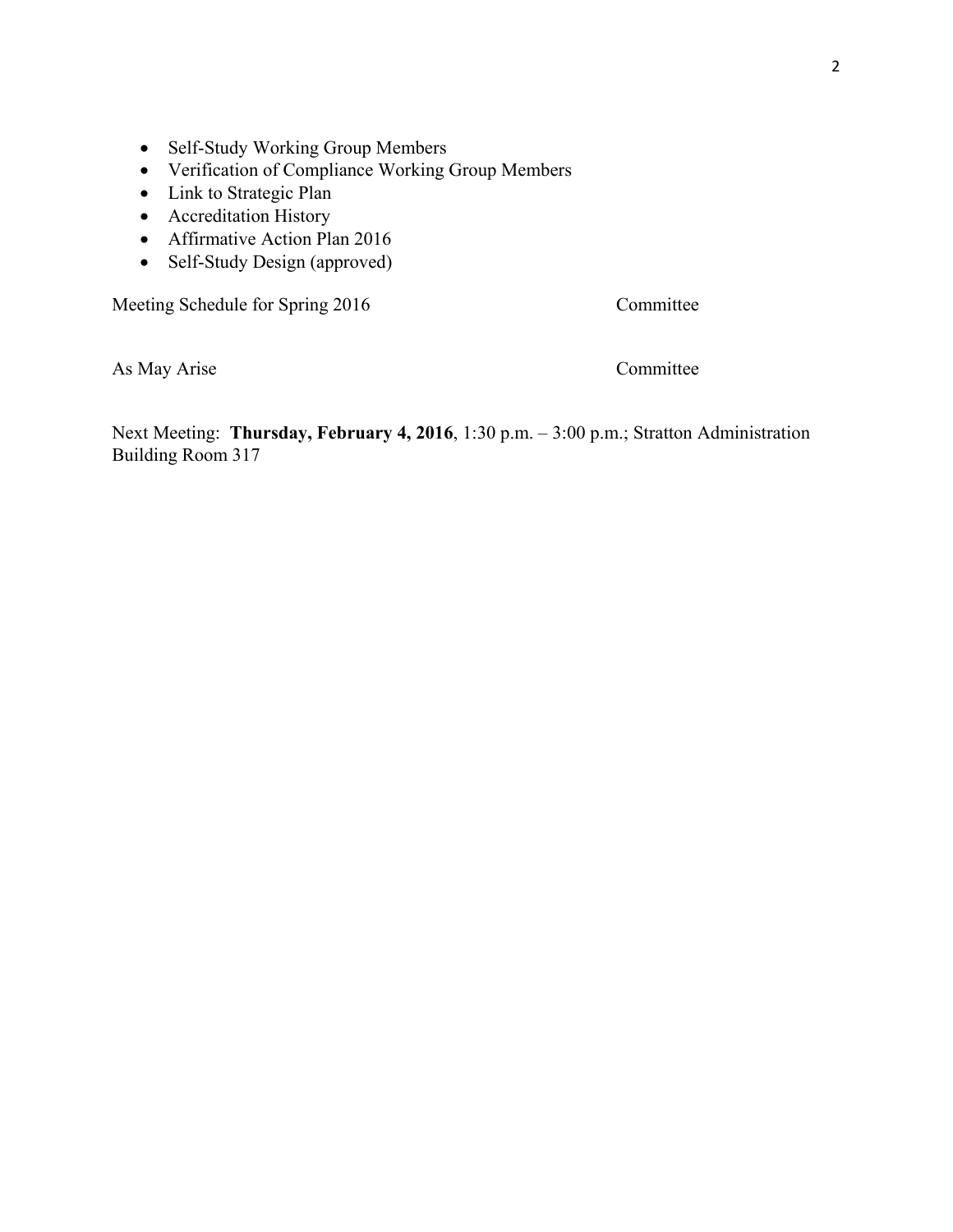# **MIDDLE STATES STEERING COMMITTEE MEETING**

### Thursday, February 4, 2016 1:30 p.m. – 3:00 p.m. Stratton Administration Building Room 317

| Notes $(1-21-16$ Meeting)                                     | Committee                        |
|---------------------------------------------------------------|----------------------------------|
| Meeting Schedule for Spring 2016                              | Committee                        |
| Dr. Andrea Lex Visit (revised 1-25-16)                        | Committee                        |
| Save-the-Date $(3-29-16)$                                     | C. Wells                         |
| Working Group Members – Student Representatives               | C. Wells                         |
| Documentation Roadmap (update)                                | G. Clary, B. Meares, C.<br>Wells |
| Charges to the Working Groups and Guidelines for<br>Reporting | Committee                        |
| Intended Outcomes of the Self-Study                           | Committee                        |
| Self-Study Design Timeline                                    | Committee                        |
| Student Complaint Guidelines Task Force (update)              | G. Clary                         |

As May Arise Committee

Next Meeting: **Monday, February 22, 2016**, 1:30 p.m. – 3:00 p.m.; Stratton Administration Building Room 317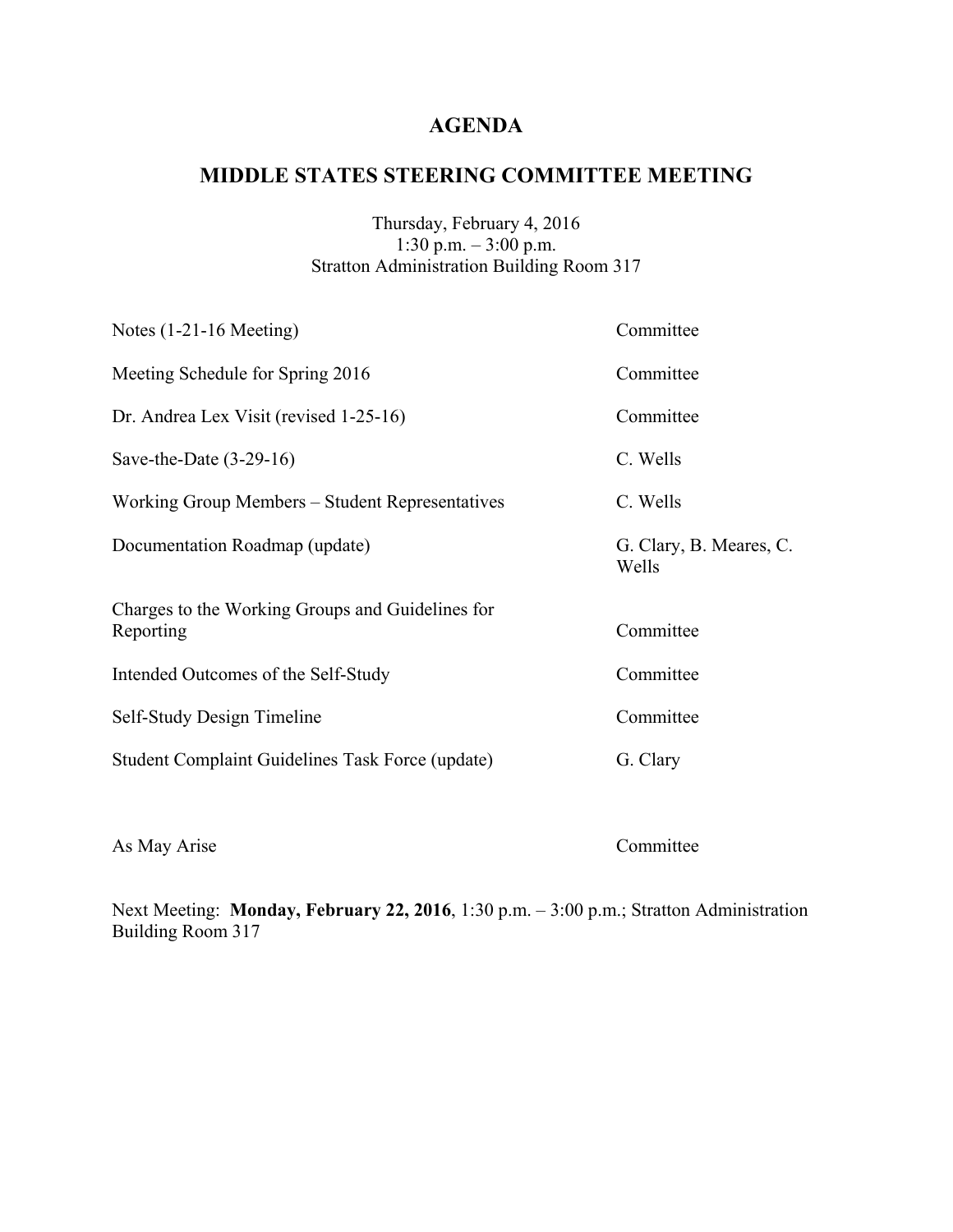## **MIDDLE STATES STEERING COMMITTEE MEETING**

Thursday, March 31, 2016 1:30 p.m. – 3:00 p.m. Stratton Administration Building Room 317

| Notes $(2-22-16$ Meeting)            | Committee |
|--------------------------------------|-----------|
| Dr. Andrea Lex Visit $(3-29-16)$     | Committee |
| Self-Study Inaugural Meeting         | C. Wells  |
| Self-Study Design (Dr. Lex feedback) | Committee |
|                                      |           |

As May Arise Committee

Next Meeting: **Thursday, April 14, 2016 (TENTATIVE)**, 1:30 p.m. – 3:00 p.m.; Stratton Administration Building Room 317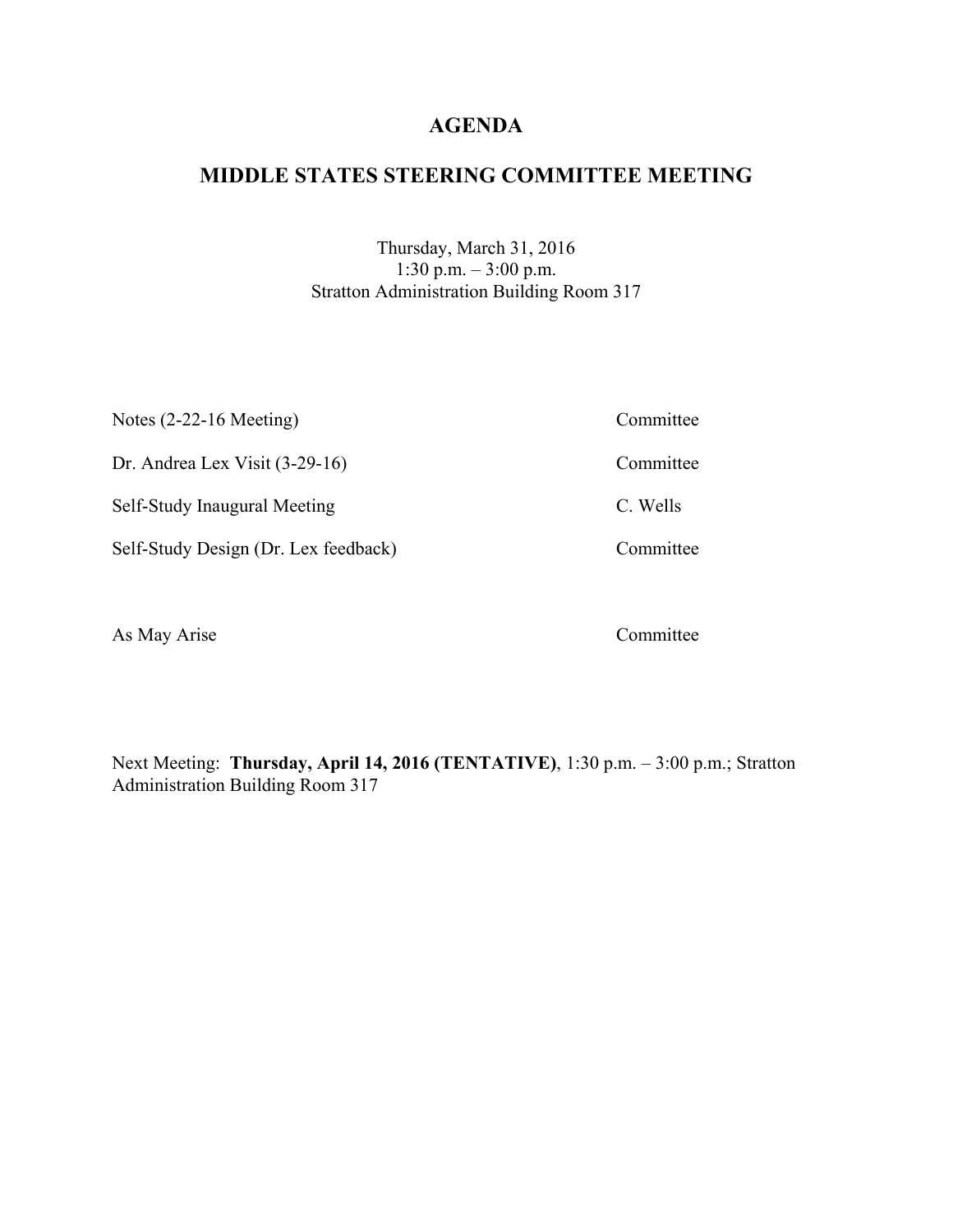# **MIDDLE STATES STEERING COMMITTEE MEETING**

### Friday, May 6, 2016 11:30 a.m. – 12:30 p.m. Stratton Administration Building Room 317

| Notes $(3-31-16$ Meeting)                                                                                  | Committee    |
|------------------------------------------------------------------------------------------------------------|--------------|
| University of Maryland, Eastern Shore Evaluation<br>Team Visit (update and summary)                        | J. Silberman |
| Working Group Co-Chairs Lunch (8-24-16)<br>$(12:00 \text{ p.m.} - 1:30 \text{ p.m.}; \text{MSU312})$       | Committee    |
| Inaugural Dinner $(9-13-16)$<br>$(5:00 \text{ p.m.} - 6:30 \text{ p.m.}; \text{MSU218}$ Multipurpose Room) | Committee    |
| Self-Study Design (final)                                                                                  | Committee    |
|                                                                                                            |              |

As May Arise Committee

#### **PLEASE NOTE:**

Implementation Team for Institutional Effectiveness Meeting: **Thursday, May 12, 2016**, 1:30 p.m. – 3:00 p.m.; Stratton Administration Building Room 317

Middle States Steering Committee Meeting: **Thursday, May 26, 2016**, 1:30 p.m. – 3:00 p.m., Stratton Administration Building Room 317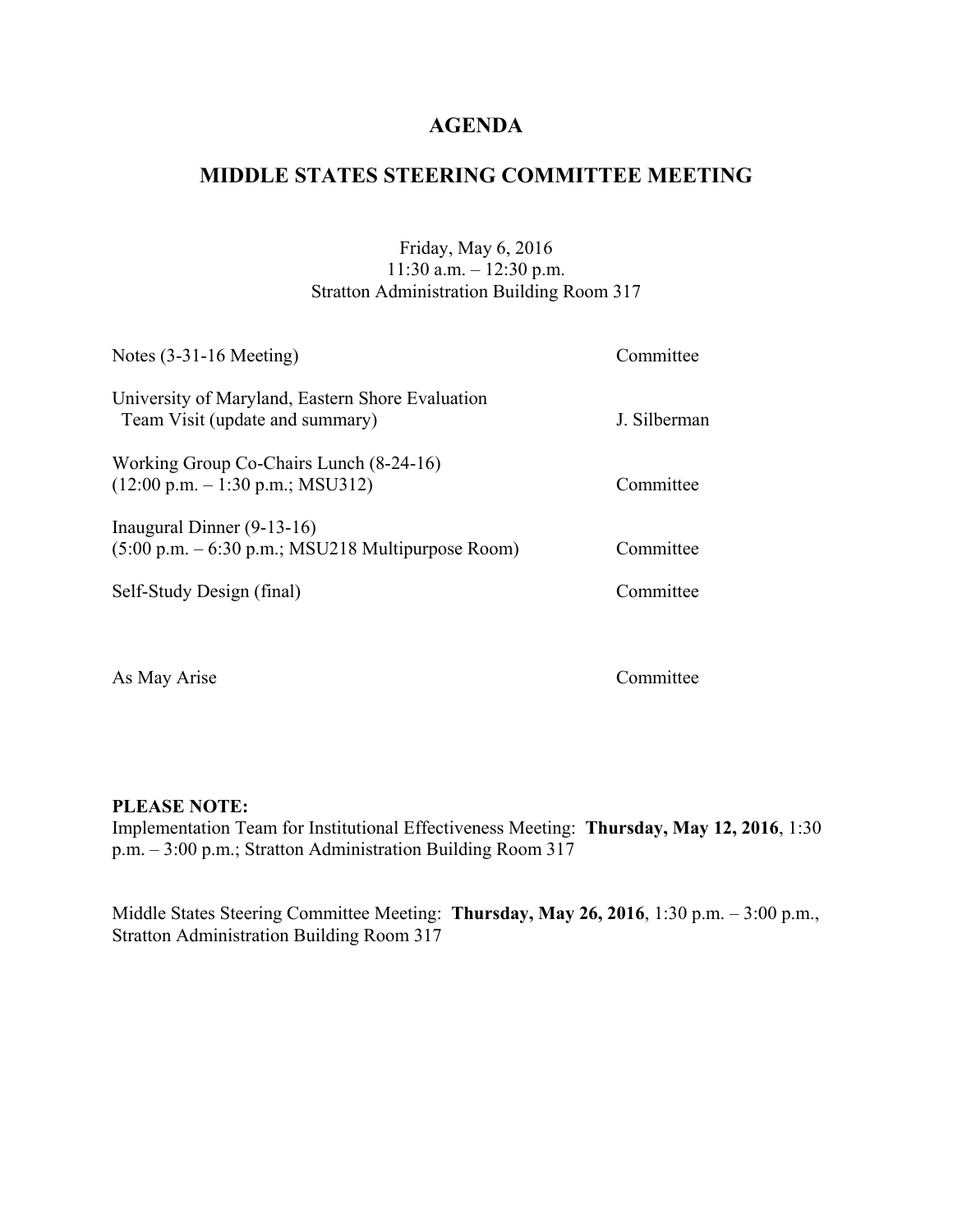# **MIDDLE STATES STEERING COMMITTEE MEETING**

Thursday, May 26, 2016 1:30 p.m. – 3:00 p.m. Stratton Administration Building Room 317

| Notes $(5-6-16$ Meeting)                                                                             | Committee          |
|------------------------------------------------------------------------------------------------------|--------------------|
| Middle States Decennial SharePoint Site                                                              | C. Wells/B. Meares |
| Working Group Co-Chairs Lunch (8-24-16)<br>$(12:00 \text{ p.m.} - 1:30 \text{ p.m.}; \text{MSU312})$ | Committee          |
| Handouts<br>Agenda                                                                                   |                    |
| Middle States Website                                                                                | C. Wells           |
| Steering Committee Meetings (2016-2017)                                                              |                    |

As May Arise Committee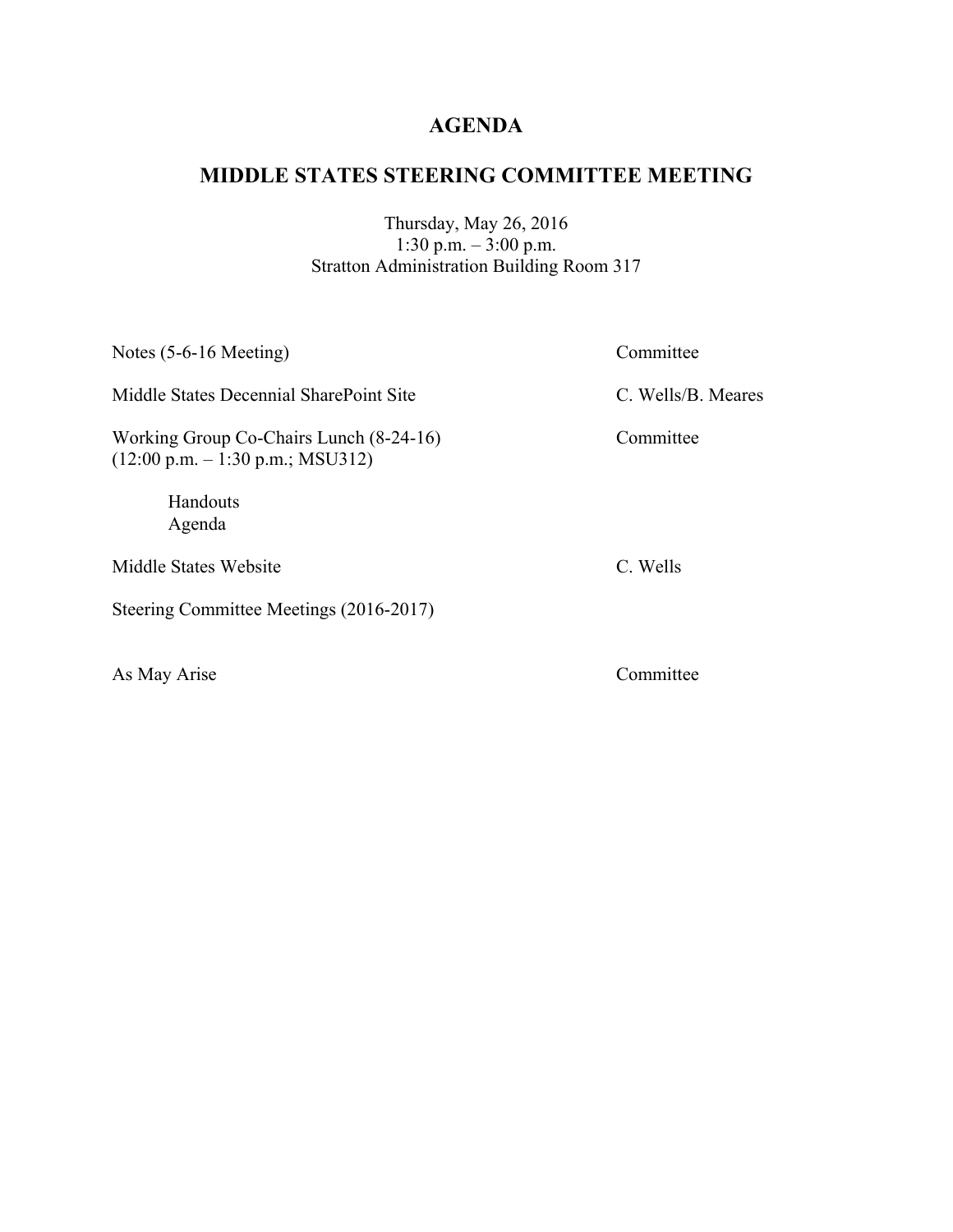# **MIDDLE STATES STEERING COMMITTEE MEETING**

### Thursday, June 9, 2016 1:30 p.m. – 3:00 p.m. Stratton Administration Building Room 317

| Notes $(5-26-16$ Meeting)                                                                                         | Committee          |
|-------------------------------------------------------------------------------------------------------------------|--------------------|
| Middle States Self-Study Design Summary                                                                           | G. Clary           |
| Working Groups Co-Chairs Lunch – Revised Agenda<br>(Wednesday, August 24, 2016)                                   | Committee          |
| <b>Proposed Working Group Liaisons</b>                                                                            | Committee          |
| Middle States Decennial SharePoint Site                                                                           | C. Wells/B. Meares |
| Middle States Self-Study Logo                                                                                     | Committee          |
| Verification of Compliance Working Group (update)<br><b>Consumer Information Website</b><br>Middle States Website | C. Wells           |
| Steering Committee Meetings (Summer/Fall 2016)                                                                    | Committee          |
| As May Arise                                                                                                      | Committee          |

Next Meeting: **Thursday, June 23, 2016**, 1:30 p.m. – 3:00 p.m.; Stratton Administration Building Room 317